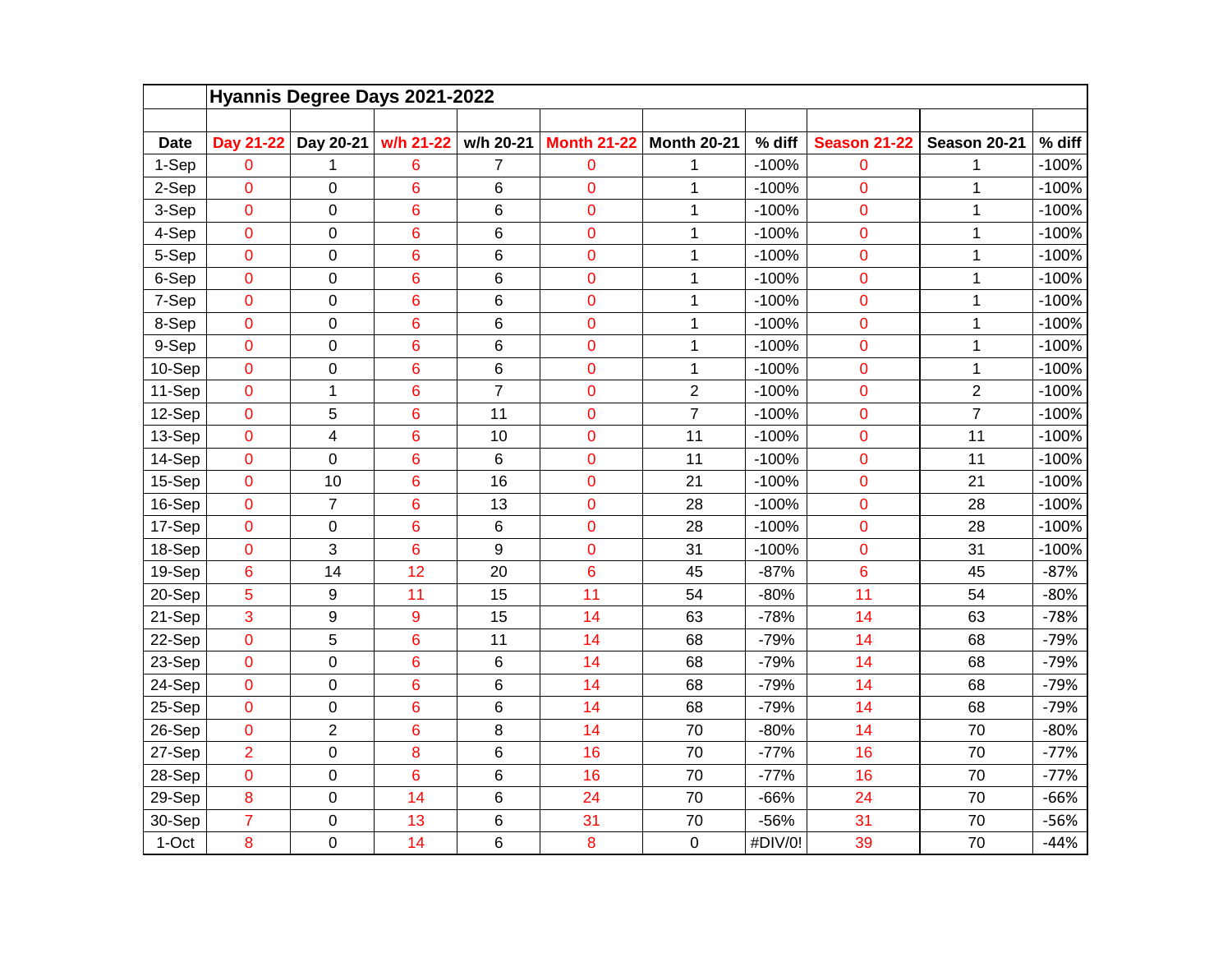| 2-Oct  | $\overline{7}$          | 5            | 13 | 11             | 15  | 5   | 200%   | 46  | 75  | $-39%$ |
|--------|-------------------------|--------------|----|----------------|-----|-----|--------|-----|-----|--------|
| 3-Oct  | 0                       | 10           | 6  | 16             | 15  | 15  | 0%     | 46  | 85  | $-46%$ |
| 4-Oct  | 4                       | 10           | 10 | 16             | 19  | 25  | $-24%$ | 50  | 95  | $-47%$ |
| 5-Oct  | 6                       | 10           | 12 | 16             | 25  | 35  | $-29%$ | 56  | 105 | $-47%$ |
| 6-Oct  | 6                       | 0            | 12 | 6              | 31  | 35  | $-11%$ | 62  | 105 | $-41%$ |
| 7-Oct  | 5                       | 12           | 11 | 18             | 36  | 47  | $-23%$ | 67  | 117 | $-43%$ |
| 8-Oct  | 5                       | 8            | 11 | 14             | 41  | 55  | $-25%$ | 72  | 125 | $-42%$ |
| 9-Oct  | 5                       | 13           | 11 | 19             | 46  | 68  | $-32%$ | 77  | 138 | $-44%$ |
| 10-Oct | 5                       | $\mathbf 0$  | 11 | 6              | 51  | 68  | $-25%$ | 82  | 138 | $-41%$ |
| 11-Oct | $\overline{2}$          | 9            | 8  | 15             | 53  | 77  | $-31%$ | 84  | 147 | $-43%$ |
| 12-Oct | 3                       | 11           | 9  | 17             | 56  | 88  | $-36%$ | 87  | 158 | $-45%$ |
| 13-Oct | 4                       | 6            | 10 | 12             | 60  | 94  | $-36%$ | 91  | 164 | $-45%$ |
| 14-Oct | $\overline{\mathbf{4}}$ | 5            | 10 | 11             | 64  | 99  | $-35%$ | 95  | 169 | $-44%$ |
| 15-Oct | 3                       | 9            | 9  | 15             | 67  | 108 | $-38%$ | 98  | 178 | $-45%$ |
| 16-Oct | 0                       | 0            | 6  | 6              | 67  | 108 | $-38%$ | 98  | 178 | $-45%$ |
| 17-Oct | 4                       | 17           | 10 | 23             | 71  | 125 | $-43%$ | 102 | 195 | $-48%$ |
| 18-Oct | 10                      | 19           | 16 | 25             | 81  | 144 | $-44%$ | 112 | 214 | $-48%$ |
| 19-Oct | 11                      | 15           | 17 | 21             | 92  | 159 | $-42%$ | 123 | 229 | $-46%$ |
| 20-Oct | 3                       | 11           | 9  | 17             | 95  | 170 | $-44%$ | 126 | 240 | $-48%$ |
| 21-Oct | 0                       | $\mathbf{1}$ | 6  | $\overline{7}$ | 95  | 171 | $-44%$ | 126 | 241 | $-48%$ |
| 22-Oct | $\overline{2}$          | $\mathbf{1}$ | 8  | $\overline{7}$ | 97  | 172 | $-44%$ | 128 | 242 | $-47%$ |
| 23-Oct | 10                      | 4            | 16 | 10             | 107 | 176 | $-39%$ | 138 | 246 | $-44%$ |
| 24-Oct | 14                      | 6            | 20 | 12             | 121 | 182 | $-34%$ | 152 | 252 | $-40%$ |
| 25-Oct | 5                       | 15           | 11 | 21             | 126 | 197 | $-36%$ | 157 | 267 | $-41%$ |
| 26-Oct | $\overline{4}$          | 12           | 10 | 18             | 130 | 209 | $-38%$ | 161 | 279 | $-42%$ |
| 27-Oct | 11                      | 10           | 17 | 16             | 141 | 219 | $-36%$ | 172 | 289 | $-40%$ |
| 28-Oct | 14                      | 14           | 20 | 20             | 155 | 233 | $-33%$ | 186 | 303 | $-39%$ |
| 29-Oct | 13                      | 18           | 19 | 24             | 168 | 251 | $-33%$ | 199 | 321 | $-38%$ |
| 30-Oct | 6                       | 22           | 12 | 28             | 174 | 273 | $-36%$ | 205 | 343 | $-40%$ |
| 31-Oct | 4                       | 27           | 10 | 33             | 178 | 300 | $-41%$ | 209 | 370 | $-44%$ |
| 1-Nov  | 9                       | 12           | 12 | 15             | 9   | 12  | $-25%$ | 218 | 382 | $-43%$ |
| 2-Nov  | 18                      | 23           | 21 | 26             | 27  | 35  | $-23%$ | 236 | 405 | $-42%$ |
| 3-Nov  | 18                      | 23           | 21 | 26             | 45  | 58  | $-22%$ | 254 | 428 | $-41%$ |
| 4-Nov  | 22                      | 18           | 25 | 21             | 67  | 76  | $-12%$ | 276 | 446 | $-38%$ |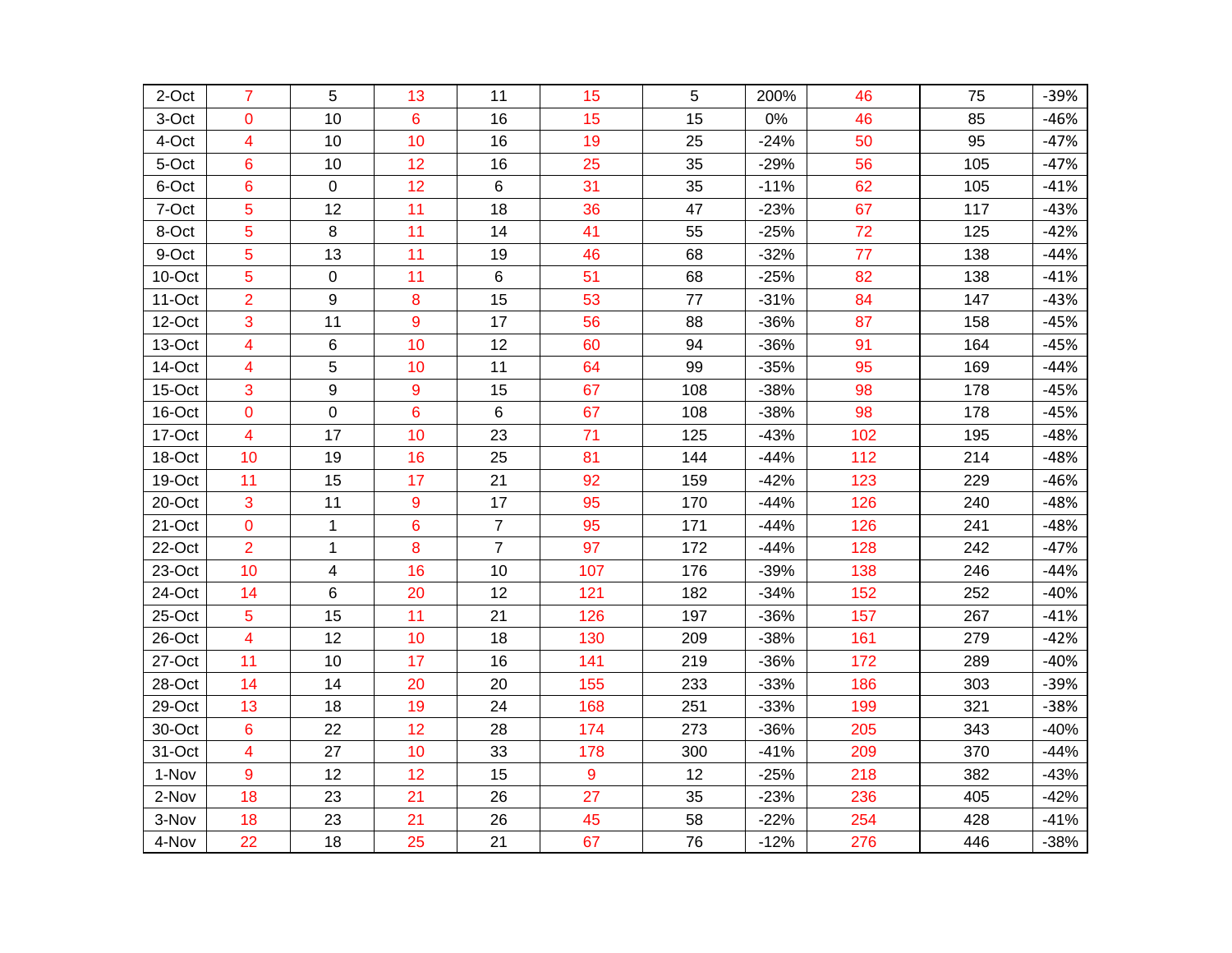| 5-Nov   | 25 | 5                | 28 | 8              | 92  | 81  | 14%  | 301  | 451  | $-33%$ |
|---------|----|------------------|----|----------------|-----|-----|------|------|------|--------|
| 6-Nov   | 25 | 4                | 28 | $\overline{7}$ | 117 | 85  | 38%  | 326  | 455  | $-28%$ |
| 7-Nov   | 24 | 5                | 27 | 8              | 141 | 90  | 57%  | 350  | 460  | $-24%$ |
| 8-Nov   | 18 | 8                | 21 | 11             | 159 | 98  | 62%  | 368  | 468  | $-21%$ |
| 9-Nov   | 15 | 9                | 18 | 12             | 174 | 107 | 63%  | 383  | 477  | $-20%$ |
| 10-Nov  | 17 | $\boldsymbol{9}$ | 20 | 12             | 191 | 116 | 65%  | 400  | 486  | $-18%$ |
| 11-Nov  | 18 | 3                | 21 | 6              | 209 | 119 | 76%  | 418  | 489  | $-15%$ |
| 12-Nov  | 8  | $\overline{7}$   | 11 | 10             | 217 | 126 | 72%  | 426  | 496  | $-14%$ |
| 13-Nov  | 16 | 16               | 19 | 19             | 233 | 142 | 64%  | 442  | 512  | $-14%$ |
| 14-Nov  | 19 | 20               | 22 | 23             | 252 | 162 | 56%  | 461  | 532  | $-13%$ |
| 15-Nov  | 17 | 21               | 20 | 24             | 269 | 183 | 47%  | 478  | 553  | $-14%$ |
| 16-Nov  | 22 | 15               | 25 | 18             | 291 | 198 | 47%  | 500  | 568  | $-12%$ |
| 17-Nov  | 20 | 25               | 23 | 28             | 311 | 223 | 39%  | 520  | 593  | $-12%$ |
| 18-Nov  | 6  | 30               | 9  | 33             | 317 | 253 | 25%  | 526  | 623  | $-16%$ |
| 19-Nov  | 14 | 28               | 17 | 31             | 331 | 281 | 18%  | 540  | 651  | $-17%$ |
| 20-Nov  | 25 | 8                | 28 | 11             | 356 | 289 | 23%  | 565  | 659  | $-14%$ |
| 21-Nov  | 14 | $\mathsf g$      | 17 | 12             | 370 | 298 | 24%  | 579  | 668  | $-13%$ |
| 22-Nov  | 15 | 19               | 18 | 22             | 385 | 317 | 21%  | 594  | 687  | $-14%$ |
| 23-Nov  | 29 | 16               | 32 | 19             | 414 | 333 | 24%  | 623  | 703  | $-11%$ |
| 24-Nov  | 29 | 27               | 32 | 30             | 443 | 360 | 23%  | 652  | 730  | $-11%$ |
| 25-Nov  | 22 | 24               | 25 | 27             | 465 | 384 | 21%  | 674  | 754  | $-11%$ |
| 26-Nov  | 23 | 13               | 26 | 16             | 488 | 397 | 23%  | 697  | 767  | $-9%$  |
| 27-Nov  | 29 | 15               | 32 | 18             | 517 | 412 | 25%  | 726  | 782  | $-7%$  |
| 28-Nov  | 30 | 16               | 33 | 19             | 547 | 428 | 28%  | 756  | 798  | $-5%$  |
| 29-Nov  | 28 | 21               | 31 | 24             | 575 | 449 | 28%  | 784  | 819  | $-4%$  |
| 30-Nov  | 32 | 17               | 35 | 20             | 607 | 466 | 30%  | 816  | 836  | $-2%$  |
| $1-Dec$ | 25 | 12               | 28 | 15             | 25  | 12  | 108% | 841  | 848  | $-1%$  |
| 2-Dec   | 19 | 22               | 22 | 25             | 44  | 34  | 29%  | 860  | 870  | $-1%$  |
| 3-Dec   | 25 | 25               | 28 | 28             | 69  | 59  | 17%  | 885  | 895  | $-1%$  |
| 4-Dec   | 29 | 12               | 32 | 15             | 98  | 71  | 38%  | 914  | 907  | 1%     |
| 5-Dec   | 26 | 19               | 29 | 22             | 124 | 90  | 38%  | 940  | 926  | 2%     |
| 6-Dec   | 12 | 29               | 15 | 32             | 136 | 119 | 14%  | 952  | 955  | 0%     |
| 7-Dec   | 24 | 33               | 27 | 36             | 160 | 152 | 5%   | 976  | 988  | $-1%$  |
| 8-Dec   | 27 | 32               | 30 | 35             | 187 | 184 | 2%   | 1003 | 1020 | $-2%$  |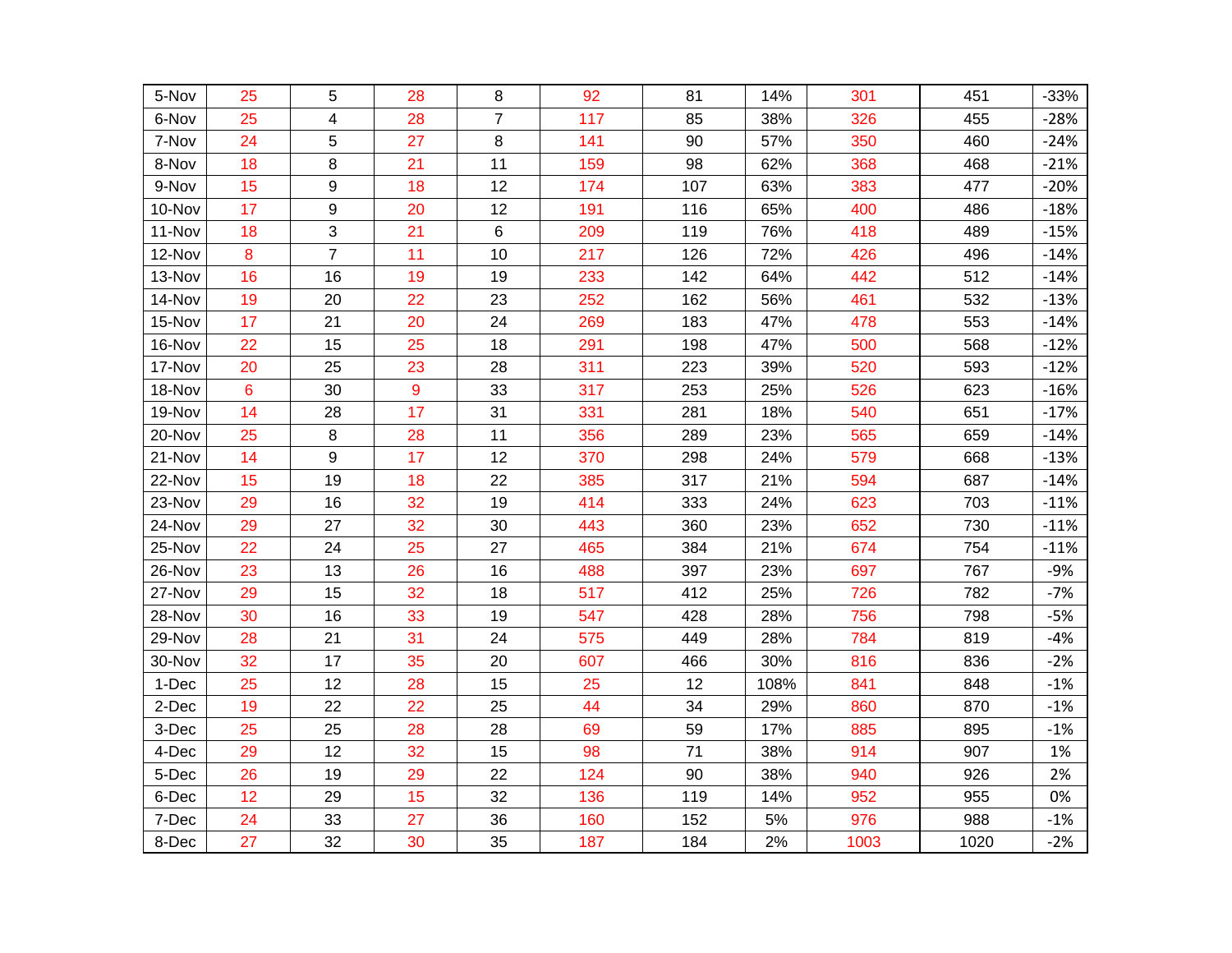| 9-Dec  | 31 | 34 | 34 | 37 | 218 | 218 | 0%     | 1034 | 1054 | $-2%$ |
|--------|----|----|----|----|-----|-----|--------|------|------|-------|
| 10-Dec | 25 | 29 | 28 | 32 | 243 | 247 | $-2%$  | 1059 | 1083 | $-2%$ |
| 11-Dec | 17 | 28 | 20 | 31 | 260 | 275 | $-5%$  | 1076 | 1111 | $-3%$ |
| 12-Dec | 18 | 17 | 21 | 20 | 278 | 292 | $-5%$  | 1094 | 1128 | $-3%$ |
| 13-Dec | 19 | 17 | 22 | 20 | 297 | 309 | $-4%$  | 1113 | 1145 | $-3%$ |
| 14-Dec | 19 | 27 | 22 | 30 | 316 | 336 | $-6%$  | 1132 | 1172 | $-3%$ |
| 15-Dec | 28 | 31 | 31 | 34 | 344 | 367 | $-6%$  | 1160 | 1203 | $-4%$ |
| 16-Dec | 12 | 35 | 15 | 38 | 356 | 402 | $-11%$ | 1172 | 1238 | $-5%$ |
| 17-Dec | 13 | 28 | 16 | 31 | 369 | 430 | $-14%$ | 1185 | 1266 | $-6%$ |
| 18-Dec | 20 | 30 | 23 | 33 | 389 | 460 | $-15%$ | 1205 | 1296 | $-7%$ |
| 19-Dec | 24 | 34 | 27 | 37 | 413 | 494 | $-16%$ | 1229 | 1330 | $-8%$ |
| 20-Dec | 31 | 29 | 34 | 32 | 444 | 523 | $-15%$ | 1260 | 1359 | $-7%$ |
| 21-Dec | 26 | 27 | 29 | 30 | 470 | 550 | $-15%$ | 1286 | 1386 | $-7%$ |
| 22-Dec | 21 | 25 | 24 | 28 | 491 | 575 | $-15%$ | 1307 | 1411 | $-7%$ |
| 23-Dec | 35 | 29 | 38 | 32 | 526 | 604 | $-13%$ | 1342 | 1440 | $-7%$ |
| 24-Dec | 35 | 17 | 38 | 20 | 561 | 621 | $-10%$ | 1377 | 1457 | $-5%$ |
| 25-Dec | 27 | 14 | 30 | 17 | 588 | 635 | $-7%$  | 1404 | 1471 | $-5%$ |
| 26-Dec | 25 | 29 | 28 | 32 | 613 | 664 | $-8%$  | 1429 | 1500 | $-5%$ |
| 27-Dec | 30 | 33 | 33 | 36 | 643 | 697 | $-8%$  | 1459 | 1533 | $-5%$ |
| 28-Dec | 23 | 28 | 26 | 31 | 666 | 725 | $-8%$  | 1482 | 1561 | $-5%$ |
| 29-Dec | 23 | 29 | 26 | 32 | 689 | 754 | $-9%$  | 1505 | 1590 | $-5%$ |
| 30-Dec | 19 | 31 | 22 | 34 | 708 | 785 | $-10%$ | 1524 | 1621 | $-6%$ |
| 31-Dec | 17 | 20 | 20 | 23 | 725 | 805 | $-10%$ | 1541 | 1641 | $-6%$ |
| 1-Jan  | 16 | 31 | 18 | 33 | 16  | 31  | $-48%$ | 1557 | 1672 | $-7%$ |
| 2-Jan  | 19 | 20 | 21 | 22 | 35  | 51  | $-31%$ | 1576 | 1692 | $-7%$ |
| 3-Jan  | 29 | 25 | 31 | 27 | 64  | 76  | $-16%$ | 1605 | 1717 | $-7%$ |
| 4-Jan  | 36 | 24 | 38 | 26 | 100 | 100 | 0%     | 1641 | 1741 | $-6%$ |
| 5-Jan  | 20 | 27 | 22 | 29 | 120 | 127 | $-6%$  | 1661 | 1768 | $-6%$ |
| 6-Jan  | 24 | 27 | 26 | 29 | 144 | 154 | $-6%$  | 1685 | 1795 | $-6%$ |
| 7-Jan  | 34 | 28 | 36 | 30 | 178 | 182 | $-2%$  | 1719 | 1823 | $-6%$ |
| 8-Jan  | 43 | 33 | 45 | 35 | 221 | 215 | 3%     | 1762 | 1856 | $-5%$ |
| 9-Jan  | 31 | 30 | 33 | 32 | 252 | 245 | 3%     | 1793 | 1886 | $-5%$ |
| 10-Jan | 31 | 35 | 33 | 37 | 283 | 280 | 1%     | 1824 | 1921 | $-5%$ |
| 11-Jan | 48 | 34 | 50 | 36 | 331 | 314 | 5%     | 1872 | 1955 | $-4%$ |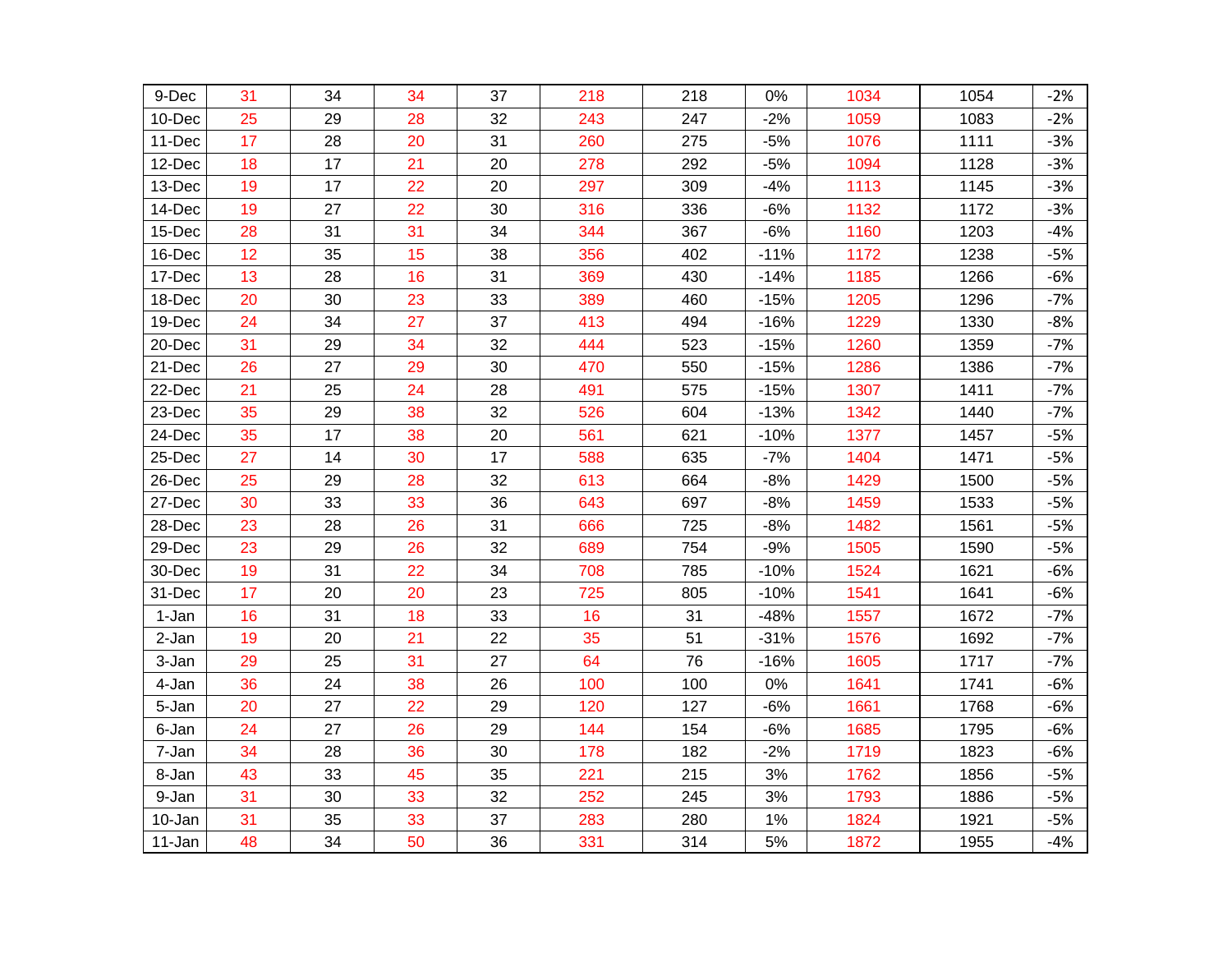| 12-Jan | 39 | 33 | 41 | 35 | 370  | 347 | 7%     | 1911 | 1988 | $-4%$ |
|--------|----|----|----|----|------|-----|--------|------|------|-------|
| 13-Jan | 29 | 28 | 31 | 30 | 399  | 375 | 6%     | 1940 | 2016 | $-4%$ |
| 14-Jan | 28 | 25 | 30 | 27 | 427  | 400 | $7\%$  | 1968 | 2041 | $-4%$ |
| 15-Jan | 44 | 25 | 46 | 27 | 471  | 425 | 11%    | 2012 | 2066 | $-3%$ |
| 16-Jan | 40 | 19 | 42 | 21 | 511  | 444 | 15%    | 2052 | 2085 | $-2%$ |
| 17-Jan | 20 | 24 | 22 | 26 | 531  | 468 | 13%    | 2072 | 2109 | $-2%$ |
| 18-Jan | 33 | 25 | 35 | 27 | 564  | 493 | 14%    | 2105 | 2134 | $-1%$ |
| 19-Jan | 33 | 29 | 35 | 31 | 597  | 522 | 14%    | 2138 | 2163 | $-1%$ |
| 20-Jan | 27 | 31 | 29 | 33 | 624  | 553 | 13%    | 2165 | 2194 | $-1%$ |
| 21-Jan | 38 | 35 | 40 | 37 | 662  | 588 | 13%    | 2203 | 2229 | $-1%$ |
| 22-Jan | 40 | 31 | 42 | 33 | 702  | 619 | 13%    | 2243 | 2260 | $-1%$ |
| 23-Jan | 39 | 37 | 41 | 39 | 741  | 656 | 13%    | 2282 | 2297 | $-1%$ |
| 24-Jan | 34 | 38 | 36 | 40 | 775  | 694 | 12%    | 2316 | 2335 | $-1%$ |
| 25-Jan | 26 | 35 | 28 | 37 | 801  | 729 | 10%    | 2342 | 2370 | $-1%$ |
| 26-Jan | 38 | 32 | 40 | 34 | 839  | 761 | 10%    | 2380 | 2402 | $-1%$ |
| 27-Jan | 40 | 28 | 42 | 30 | 879  | 789 | 11%    | 2420 | 2430 | 0%    |
| 28-Jan | 28 | 35 | 30 | 37 | 907  | 824 | 10%    | 2448 | 2465 | $-1%$ |
| 29-Jan | 39 | 47 | 41 | 49 | 946  | 871 | 9%     | 2487 | 2512 | $-1%$ |
| 30-Jan | 49 | 47 | 51 | 49 | 995  | 918 | 8%     | 2536 | 2559 | $-1%$ |
| 31-Jan | 49 | 43 | 51 | 45 | 1044 | 961 | 9%     | 2585 | 2602 | $-1%$ |
| 1-Feb  | 39 | 30 | 41 | 32 | 39   | 30  | 30%    | 2624 | 2632 | 0%    |
| 2-Feb  | 28 | 25 | 30 | 27 | 67   | 55  | 22%    | 2652 | 2657 | 0%    |
| 3-Feb  | 22 | 30 | 24 | 32 | 89   | 85  | 5%     | 2674 | 2687 | 0%    |
| 4-Feb  | 24 | 31 | 26 | 33 | 113  | 116 | $-3%$  | 2698 | 2718 | $-1%$ |
| 5-Feb  | 38 | 29 | 40 | 31 | 151  | 145 | 4%     | 2736 | 2747 | 0%    |
| 6-Feb  | 38 | 26 | 40 | 28 | 189  | 171 | 11%    | 2774 | 2773 | 0%    |
| 7-Feb  | 28 | 31 | 30 | 33 | 217  | 202 | 7%     | 2802 | 2804 | 0%    |
| 8-Feb  | 23 | 41 | 25 | 43 | 240  | 243 | $-1%$  | 2825 | 2845 | $-1%$ |
| 9-Feb  | 29 | 41 | 31 | 43 | 269  | 284 | $-5%$  | 2854 | 2886 | $-1%$ |
| 10-Feb | 25 | 40 | 27 | 42 | 294  | 324 | $-9%$  | 2879 | 2926 | $-2%$ |
| 11-Feb | 27 | 38 | 29 | 40 | 321  | 362 | $-11%$ | 2906 | 2964 | $-2%$ |
| 12-Feb | 16 | 44 | 18 | 46 | 337  | 406 | $-17%$ | 2922 | 3008 | $-3%$ |
| 13-Feb | 27 | 36 | 29 | 38 | 364  | 442 | $-18%$ | 2949 | 3044 | $-3%$ |
| 14-Feb | 41 | 29 | 43 | 31 | 405  | 471 | $-14%$ | 2990 | 3073 | $-3%$ |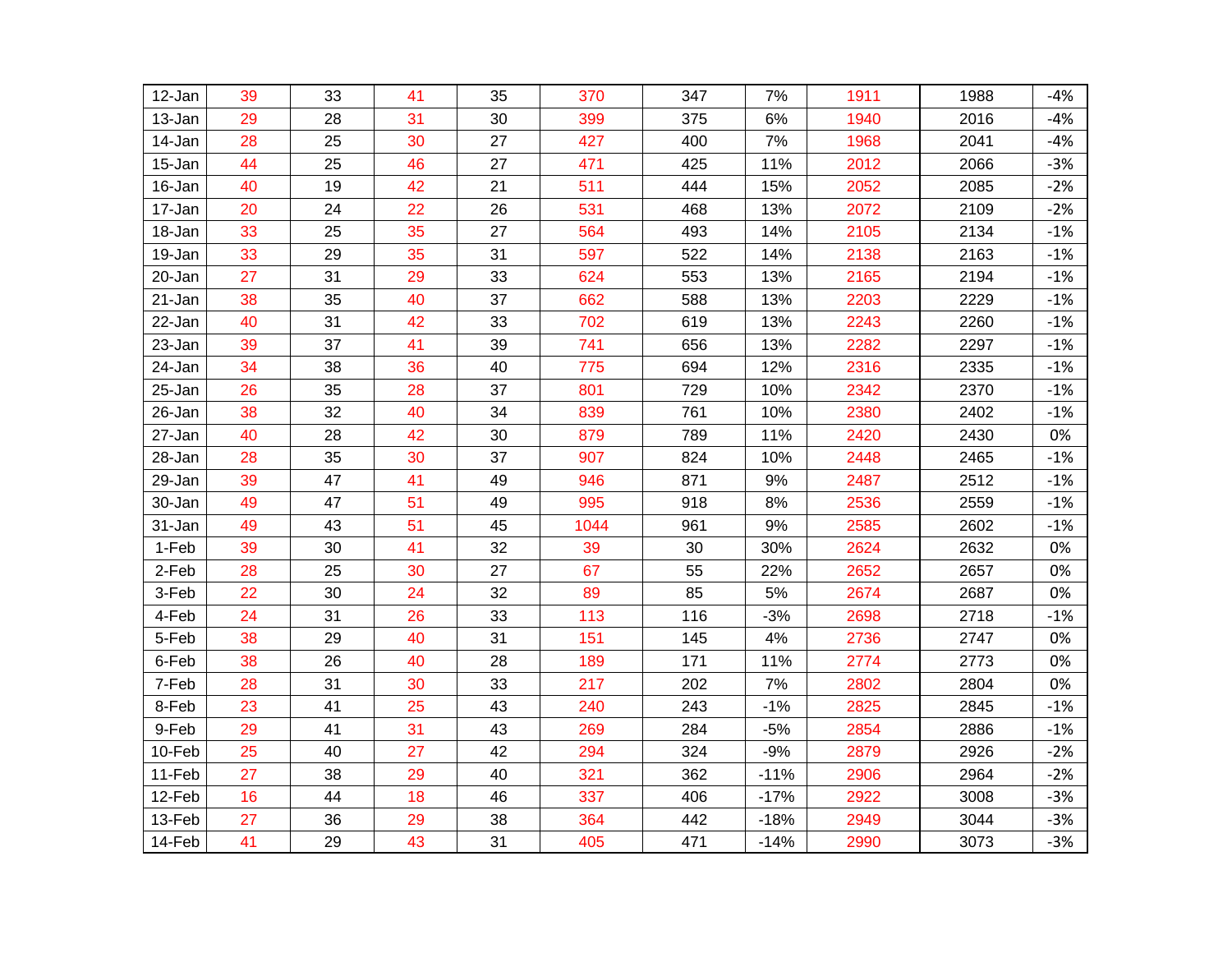| 15-Feb | 45 | 28 | 47             | 30             | 450 | 499 | $-10%$ | 3035 | 3101 | $-2%$ |
|--------|----|----|----------------|----------------|-----|-----|--------|------|------|-------|
| 16-Feb | 38 | 19 | 40             | 21             | 488 | 518 | $-6%$  | 3073 | 3120 | $-2%$ |
| 17-Feb | 17 | 34 | 19             | 36             | 505 | 552 | $-9%$  | 3090 | 3154 | $-2%$ |
| 18-Feb | 21 | 34 | 23             | 36             | 526 | 586 | $-10%$ | 3111 | 3188 | $-2%$ |
| 19-Feb | 34 | 32 | 36             | 34             | 560 | 618 | $-9%$  | 3145 | 3220 | $-2%$ |
| 20-Feb | 36 | 35 | 38             | 37             | 596 | 653 | $-9%$  | 3181 | 3255 | $-2%$ |
| 21-Feb | 21 | 42 | 23             | 44             | 617 | 695 | $-11%$ | 3202 | 3297 | $-3%$ |
| 22-Feb | 24 | 36 | 26             | 38             | 641 | 731 | $-12%$ | 3226 | 3333 | $-3%$ |
| 23-Feb | 14 | 26 | 16             | 28             | 655 | 757 | $-13%$ | 3240 | 3359 | $-4%$ |
| 24-Feb | 31 | 24 | 33             | 26             | 686 | 781 | $-12%$ | 3271 | 3383 | $-3%$ |
| 25-Feb | 32 | 22 | 34             | 24             | 718 | 803 | $-11%$ | 3303 | 3405 | $-3%$ |
| 26-Feb | 37 | 31 | 39             | 33             | 755 | 834 | $-9%$  | 3340 | 3436 | $-3%$ |
| 27-Feb | 37 | 23 | 39             | 25             | 792 | 857 | $-8%$  | 3377 | 3459 | $-2%$ |
| 28-Feb | 38 | 27 | 40             | 29             | 830 | 884 | $-6%$  | 3415 | 3486 | $-2%$ |
| 29-Feb |    |    | $\overline{2}$ | $\overline{c}$ | 830 | 884 | $-6%$  | 3415 | 3486 | $-2%$ |
| 1-Mar  | 35 | 23 | 37             | 25             | 35  | 23  | 52%    | 3450 | 3509 | $-2%$ |
| 2-Mar  | 28 | 40 | 30             | 42             | 63  | 63  | $0\%$  | 3478 | 3549 | $-2%$ |
| 3-Mar  | 30 | 30 | 32             | 32             | 93  | 93  | $0\%$  | 3508 | 3579 | $-2%$ |
| 4-Mar  | 38 | 28 | 40             | 30             | 131 | 121 | 8%     | 3546 | 3607 | $-2%$ |
| 5-Mar  | 33 | 34 | 35             | 36             | 164 | 155 | $6\%$  | 3579 | 3641 | $-2%$ |
| 6-Mar  | 17 | 35 | 19             | 37             | 181 | 190 | $-5%$  | 3596 | 3676 | $-2%$ |
| 7-Mar  | 13 | 40 | 15             | 42             | 194 | 230 | $-16%$ | 3609 | 3716 | $-3%$ |
| 8-Mar  | 23 | 37 | 25             | 39             | 217 | 267 | $-19%$ | 3632 | 3753 | $-3%$ |
| 9-Mar  | 29 | 18 | 31             | 20             | 246 | 285 | $-14%$ | 3661 | 3771 | $-3%$ |
| 10-Mar | 27 | 29 | 29             | 31             | 273 | 314 | $-13%$ | 3688 | 3800 | $-3%$ |
| 11-Mar | 27 | 17 | 29             | 19             | 300 | 331 | $-9%$  | 3715 | 3817 | $-3%$ |
| 12-Mar | 26 | 10 | 28             | 12             | 326 | 341 | $-4%$  | 3741 | 3827 | $-2%$ |
| 13-Mar | 34 | 23 | 36             | 25             | 360 | 364 | $-1%$  | 3775 | 3850 | $-2%$ |
| 14-Mar | 24 | 28 | 26             | 30             | 384 | 392 | $-2%$  | 3799 | 3878 | $-2%$ |
| 15-Mar | 14 | 42 | 16             | 44             | 398 | 434 | $-8%$  | 3813 | 3920 | $-3%$ |
| 16-Mar | 18 | 38 | 20             | 40             | 416 | 472 | $-12%$ | 3831 | 3958 | $-3%$ |
| 17-Mar | 19 | 27 | 21             | 29             | 435 | 499 | $-13%$ | 3850 | 3985 | $-3%$ |
| 18-Mar | 15 | 21 | 17             | 23             | 450 | 520 | $-13%$ | 3865 | 4006 | $-4%$ |
| 19-Mar | 16 | 32 | 18             | 34             | 466 | 552 | $-16%$ | 3881 | 4038 | $-4%$ |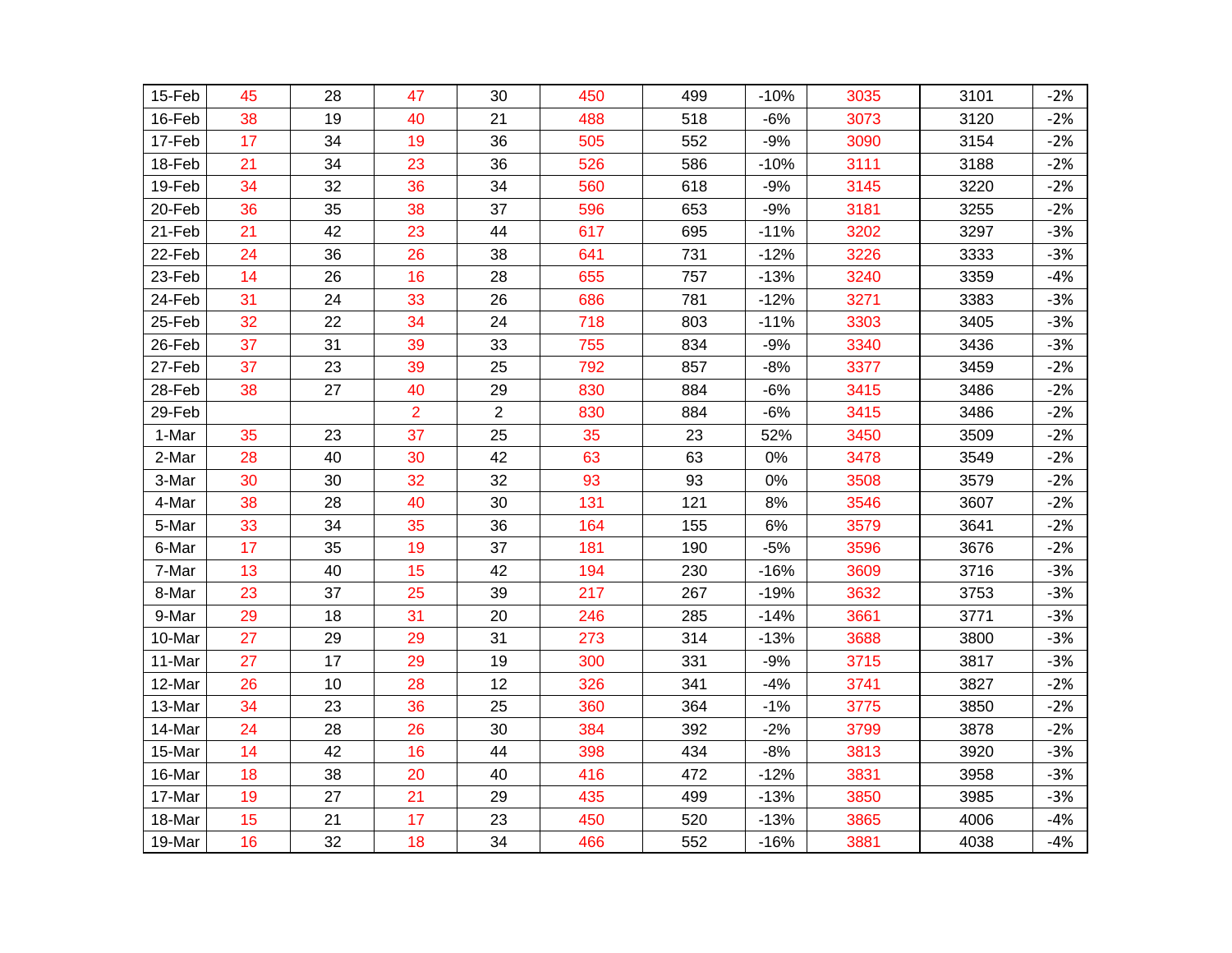| 20-Mar | 10 | 36           | 12 | 38 | 476 | 588 | $-19%$ | 3891 | 4074 | $-4%$ |
|--------|----|--------------|----|----|-----|-----|--------|------|------|-------|
| 21-Mar | 14 | 23           | 16 | 25 | 490 | 611 | $-20%$ | 3905 | 4097 | $-5%$ |
| 22-Mar | 20 | 25           | 22 | 27 | 510 | 636 | $-20%$ | 3925 | 4122 | $-5%$ |
| 23-Mar | 26 | 17           | 28 | 19 | 536 | 653 | $-18%$ | 3951 | 4139 | $-5%$ |
| 24-Mar | 19 | 19           | 21 | 21 | 555 | 672 | $-17%$ | 3970 | 4158 | $-5%$ |
| 25-Mar | 18 | $\mathbf{1}$ | 20 | 3  | 573 | 673 | $-15%$ | 3988 | 4159 | $-4%$ |
| 26-Mar | 18 | 10           | 20 | 12 | 591 | 683 | $-13%$ | 4006 | 4169 | $-4%$ |
| 27-Mar | 20 | 16           | 22 | 18 | 611 | 699 | $-13%$ | 4026 | 4185 | $-4%$ |
| 28-Mar | 29 | 16           | 31 | 18 | 640 | 715 | $-10%$ | 4055 | 4201 | $-3%$ |
| 29-Mar | 30 | 18           | 32 | 20 | 670 | 733 | $-9%$  | 4085 | 4219 | $-3%$ |
| 30-Mar | 23 | 27           | 25 | 29 | 693 | 760 | $-9%$  | 4108 | 4246 | $-3%$ |
| 31-Mar | 12 | 12           | 14 | 14 | 705 | 772 | $-9%$  | 4120 | 4258 | $-3%$ |
| 1-Apr  | 13 | 17           | 17 | 21 | 13  | 17  | $-24%$ | 4133 | 4275 | $-3%$ |
| 2-Apr  | 19 | 30           | 23 | 34 | 32  | 47  | $-32%$ | 4152 | 4305 | $-4%$ |
| 3-Apr  | 24 | 29           | 28 | 33 | 56  | 76  | $-26%$ | 4176 | 4334 | $-4%$ |
| 4-Apr  | 18 | 24           | 22 | 28 | 74  | 100 | $-26%$ | 4194 | 4358 | $-4%$ |
| 5-Apr  | 21 | 19           | 25 | 23 | 95  | 119 | $-20%$ | 4215 | 4377 | $-4%$ |
| 6-Apr  | 18 | 16           | 22 | 20 | 113 | 135 | $-16%$ | 4233 | 4393 | $-4%$ |
| 7-Apr  | 13 | 19           | 17 | 23 | 126 | 154 | $-18%$ | 4246 | 4412 | $-4%$ |
| 8-Apr  | 13 | 18           | 17 | 22 | 139 | 172 | $-19%$ | 4259 | 4430 | $-4%$ |
| 9-Apr  | 16 | 16           | 20 | 20 | 155 | 188 | $-18%$ | 4275 | 4446 | $-4%$ |
| 10-Apr | 16 | 14           | 20 | 18 | 171 | 202 | $-15%$ | 4291 | 4460 | $-4%$ |
| 11-Apr | 14 | 15           | 18 | 19 | 185 | 217 | $-15%$ | 4305 | 4475 | $-4%$ |
| 12-Apr | 11 | 19           | 15 | 23 | 196 | 236 | $-17%$ | 4316 | 4494 | $-4%$ |
| 13-Apr | 14 | 20           | 18 | 24 | 210 | 256 | $-18%$ | 4330 | 4514 | $-4%$ |
| 14-Apr | 14 | 20           | 18 | 24 | 224 | 276 | $-19%$ | 4344 | 4534 | $-4%$ |
| 15-Apr | 9  | 20           | 13 | 24 | 233 | 296 | $-21%$ | 4353 | 4554 | $-4%$ |
| 16-Apr | 12 | 22           | 16 | 26 | 245 | 318 | $-23%$ | 4365 | 4576 | $-5%$ |
| 17-Apr | 19 | 21           | 23 | 25 | 264 | 339 | $-22%$ | 4384 | 4597 | $-5%$ |
| 18-Apr | 22 | 15           | 26 | 19 | 286 | 354 | $-19%$ | 4406 | 4612 | $-4%$ |
| 19-Apr | 14 | 13           | 18 | 17 | 300 | 367 | $-18%$ | 4420 | 4625 | $-4%$ |
| 20-Apr | 19 | 12           | 23 | 16 | 319 | 379 | $-16%$ | 4439 | 4637 | $-4%$ |
| 21-Apr | 21 | 14           | 25 | 18 | 340 | 393 | $-13%$ | 4460 | 4651 | $-4%$ |
| 22-Apr | 10 | 23           | 14 | 27 | 350 | 416 | $-16%$ | 4470 | 4674 | $-4%$ |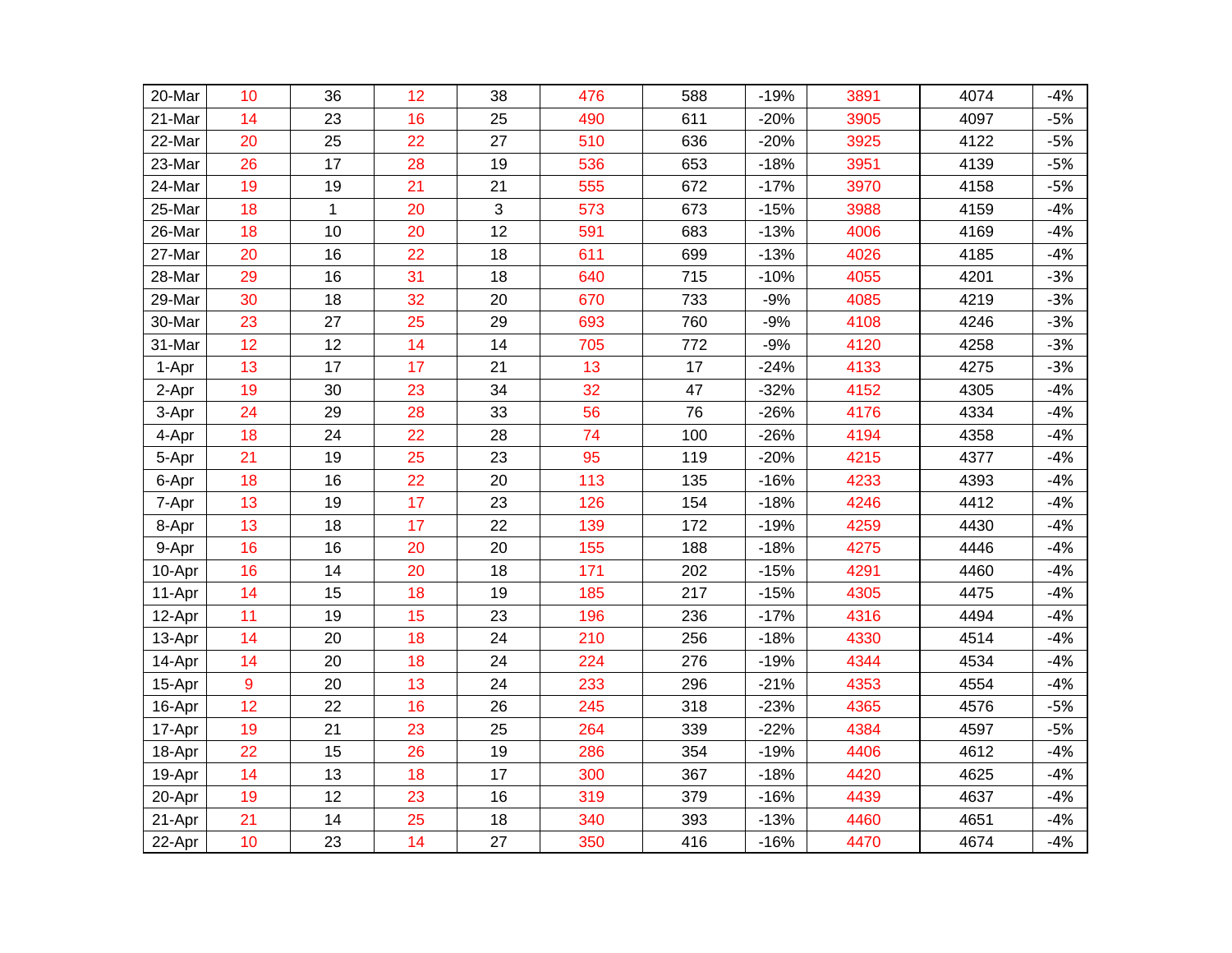| 23-Apr | 19                      | 16                      | 23                      | 20             | 369 | 432 | $-15%$ | 4489 | 4690 | $-4%$ |
|--------|-------------------------|-------------------------|-------------------------|----------------|-----|-----|--------|------|------|-------|
| 24-Apr | 20                      | 10                      | 24                      | 14             | 389 | 442 | $-12%$ | 4509 | 4700 | $-4%$ |
| 25-Apr | 18                      | 16                      | 22                      | 20             | 407 | 458 | $-11%$ | 4527 | 4716 | $-4%$ |
| 26-Apr | 15                      | 15                      | 19                      | 19             | 422 | 473 | $-11%$ | 4542 | 4731 | $-4%$ |
| 27-Apr | 13                      | 12                      | 17                      | 16             | 435 | 485 | $-10%$ | 4555 | 4743 | $-4%$ |
| 28-Apr | 18                      | 10                      | 22                      | 14             | 453 | 495 | $-8%$  | 4573 | 4753 | $-4%$ |
| 29-Apr | 18                      | 11                      | 22                      | 15             | 471 | 506 | $-7%$  | 4591 | 4764 | $-4%$ |
| 30-Apr | 16                      | $\overline{7}$          | 20                      | 11             | 487 | 513 | $-5%$  | 4607 | 4771 | $-3%$ |
| 1-May  | 14                      | 13                      | 18                      | 17             | 14  | 13  | $8%$   | 4621 | 4784 | $-3%$ |
| 2-May  | 21                      | 9                       | 25                      | 13             | 35  | 22  | 59%    | 4642 | 4793 | $-3%$ |
| 3-May  | 14                      | $\overline{7}$          | 18                      | 11             | 49  | 29  | 69%    | 4656 | 4800 | $-3%$ |
| 4-May  | 14                      | 14                      | 18                      | 18             | 63  | 43  | 47%    | 4670 | 4814 | $-3%$ |
| 5-May  | $\overline{9}$          | 14                      | 13                      | 18             | 72  | 57  | 26%    | 4679 | 4828 | $-3%$ |
| 6-May  | 8                       | 9                       | 12                      | 13             | 80  | 66  | 21%    | 4687 | 4837 | $-3%$ |
| 7-May  | 16                      | 14                      | 20                      | 18             | 96  | 80  | 20%    | 4703 | 4851 | $-3%$ |
| 8-May  | 16                      | 14                      | 20                      | 18             | 112 | 94  | 19%    | 4719 | 4865 | $-3%$ |
| 9-May  | 15                      | 10                      | 19                      | 14             | 127 | 104 | 22%    | 4734 | 4875 | $-3%$ |
| 10-May | 13                      | 16                      | 17                      | 20             | 140 | 120 | 17%    | 4747 | 4891 | $-3%$ |
| 11-May | 16                      | 9                       | 20                      | 13             | 156 | 129 | 21%    | 4763 | 4900 | $-3%$ |
| 12-May | $\overline{7}$          | 11                      | 11                      | 15             | 163 | 140 | 16%    | 4770 | 4911 | $-3%$ |
| 13-May | $\overline{\mathbf{4}}$ | 11                      | 8                       | 15             | 167 | 151 | 11%    | 4774 | 4922 | $-3%$ |
| 14-May | $\overline{0}$          | 6                       | $\overline{\mathbf{4}}$ | 10             | 167 | 157 | 6%     | 4774 | 4928 | $-3%$ |
| 15-May | $\overline{2}$          | 3                       | 6                       | $\overline{7}$ | 169 | 160 | $6\%$  | 4776 | 4931 | $-3%$ |
| 16-May | 4                       | 1                       | 8                       | 5              | 173 | 161 | 7%     | 4780 | 4932 | $-3%$ |
| 17-May | $\mathbf{1}$            | $\overline{\mathbf{4}}$ | 5                       | 8              | 174 | 165 | 5%     | 4781 | 4936 | $-3%$ |
| 18-May | $\overline{\mathbf{4}}$ | 0                       | 8                       | 4              | 178 | 165 | 8%     | 4785 | 4936 | $-3%$ |
| 19-May | 11                      | 4                       | 15                      | 8              | 189 | 169 | 12%    | 4796 | 4940 | $-3%$ |
| 20-May | $\overline{9}$          | 8                       | 13                      | 12             | 198 | 177 | 12%    | 4805 | 4948 | $-3%$ |
| 21-May | $\mathbf 0$             | 11                      | 4                       | 15             | 198 | 188 | 5%     | 4805 | 4959 | $-3%$ |
| 22-May | $\mathbf 0$             | $\overline{2}$          | $\overline{\mathbf{4}}$ | 6              | 198 | 190 | 4%     | 4805 | 4961 | $-3%$ |
| 23-May | 5                       | $\mathbf 0$             | 9                       | 4              | 203 | 190 | $7\%$  | 4810 | 4961 | $-3%$ |
| 24-May | 13                      | 11                      | 17                      | 15             | 216 | 201 | 7%     | 4823 | 4972 | $-3%$ |
| 25-May | 14                      | $\overline{7}$          | 18                      | 11             | 230 | 208 | 11%    | 4837 | 4979 | $-3%$ |
| 26-May | 11                      | 0                       | 15                      | 4              | 241 | 208 | 16%    | 4848 | 4979 | $-3%$ |